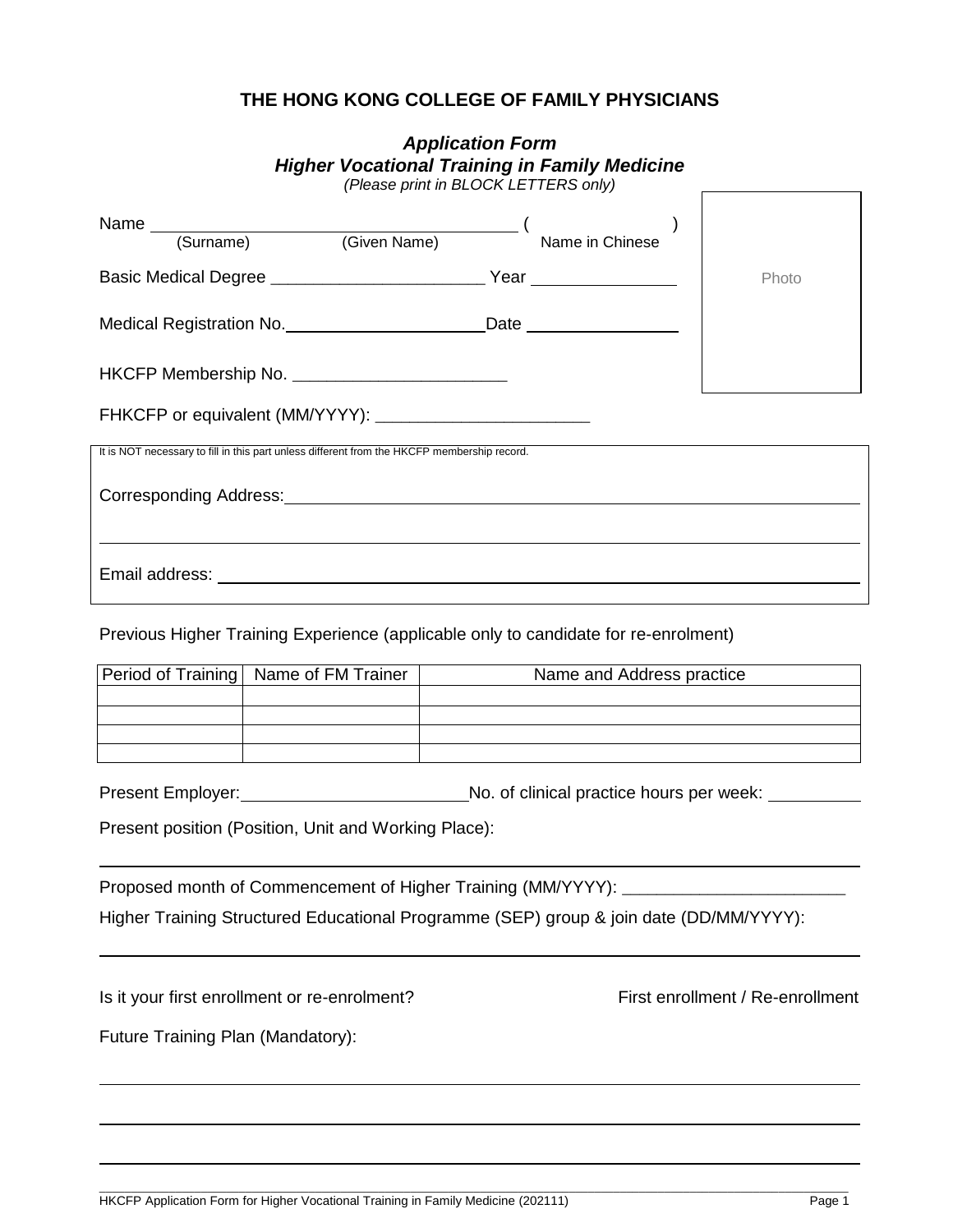The application must be supported by an Honorary Clinical Supervisor who agrees to supervise the training of the applicant as required by the Board of Vocational Training and Standards.

## *LETTER OF REFERENCE BY CLINICAL SUPERVISOR*

| Name of Applicant: (Surname)                                                                                                                                                                                                         | (Given Name)                                                                                       |  |
|--------------------------------------------------------------------------------------------------------------------------------------------------------------------------------------------------------------------------------------|----------------------------------------------------------------------------------------------------|--|
| I support the application of the above-named applicant and the following are my views on the                                                                                                                                         |                                                                                                    |  |
| professional performance and character of the applicant (Optional):                                                                                                                                                                  |                                                                                                    |  |
|                                                                                                                                                                                                                                      |                                                                                                    |  |
|                                                                                                                                                                                                                                      |                                                                                                    |  |
|                                                                                                                                                                                                                                      |                                                                                                    |  |
|                                                                                                                                                                                                                                      |                                                                                                    |  |
|                                                                                                                                                                                                                                      |                                                                                                    |  |
|                                                                                                                                                                                                                                      |                                                                                                    |  |
|                                                                                                                                                                                                                                      |                                                                                                    |  |
|                                                                                                                                                                                                                                      |                                                                                                    |  |
|                                                                                                                                                                                                                                      |                                                                                                    |  |
|                                                                                                                                                                                                                                      | (in BLOCK letter)                                                                                  |  |
|                                                                                                                                                                                                                                      |                                                                                                    |  |
|                                                                                                                                                                                                                                      |                                                                                                    |  |
|                                                                                                                                                                                                                                      |                                                                                                    |  |
|                                                                                                                                                                                                                                      |                                                                                                    |  |
|                                                                                                                                                                                                                                      |                                                                                                    |  |
|                                                                                                                                                                                                                                      |                                                                                                    |  |
|                                                                                                                                                                                                                                      |                                                                                                    |  |
| I agree to abide by the Terms and Conditions of a clinical supervisor set out by the Board of<br>Vocational Training and Standards of the Hong Kong College of Family Physicians. I am                                               |                                                                                                    |  |
| willing to supervise the Higher training of the above named applicant.                                                                                                                                                               |                                                                                                    |  |
|                                                                                                                                                                                                                                      |                                                                                                    |  |
|                                                                                                                                                                                                                                      |                                                                                                    |  |
| Signature: <u>contract and contract and contract and contract and contract and contract and contract and contract and contract and contract and contract and contract and contract and contract and contract and contract and co</u> |                                                                                                    |  |
|                                                                                                                                                                                                                                      | This reference supports the application of this doctor to train with the HKCFP Vocational Training |  |

Programme towards a career in General Practice/Family Medicine.